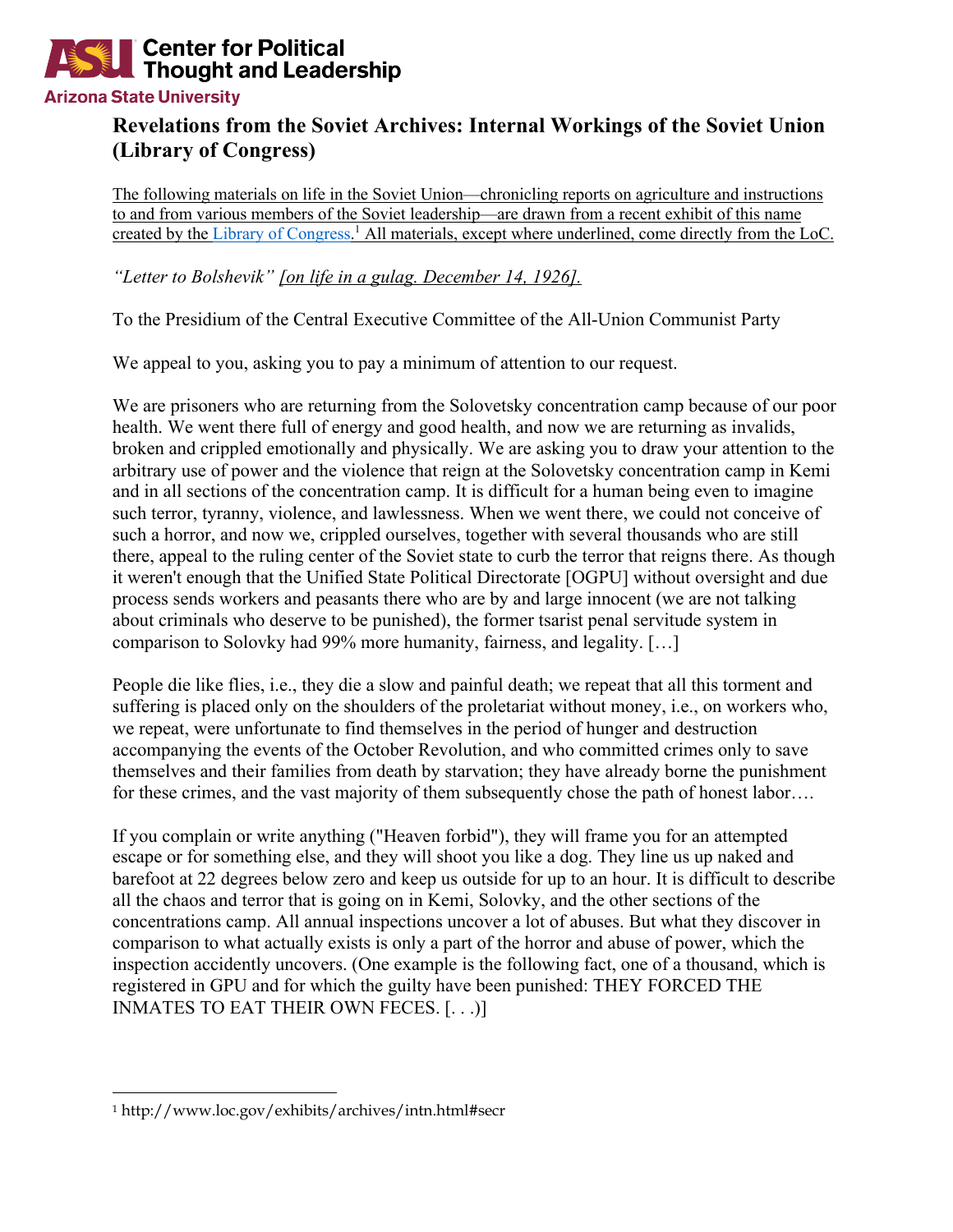We are sure and we hope that in the All-Union Communist Party there are people, as we have been told, who are humane and sympathetic; it is possible, that you might think that it is our imagination, but we swear to you all, by everything that is sacred to us, that this is only one small part of the nightmarish truth, because it makes no sense to make this up. We repeat, and will repeat 100 times, that yes, indeed there are some guilty people, but the majority suffer innocently, as is described above. The word law, according to the law of the GPU concentration camps, does not exist; what does exist is only the autocratic power of petty tyrants, i.e., collaborators, serving time, who have power over life and death. …

# *Letter of April 9, 1932, from Feigin to Ordzhonikidze (a close friend of Stalin's), about conditions on the Kolkhozes (collective farms)*

# Dear Sergo [Ordzhonikidze],

….. I have driven around several collective farms [kolkhozes] …but everywhere there was only one sight—that of a huge shortage of seed, famine, and extreme emaciation of livestock.…I think we should undertake all measures to increase private ownership of livestock by the kolkhoznik or else there is no way out of the present periodic shortage of products.

….The situation is such that there is not enough seed in the kolkhozes. There is no way that we will be able to fulfill the plan for grain production, and the shortfall ...will probably be 15-20 percent. Besides this, horses are quite emaciated, a significant number of them have already died, and in addition, the people do not have provisions.

....—[T]the peasant's attitude.... is utterly bad in light of the famine and the fact that they are losing their last cows through contracting--as a result the kolkhoznik has neither bread nor milk. I saw all this with my own eyes and am not exaggerating. People are starving, living on food substitutes, they grow weaker, and naturally, under such circumstances, their mood is hostile. I have not seen such an attitude as is now found in the villages, due to famine and the loss of the last cows and sheep through contracting, in a long time. I will inform you of the facts that substantiate this when we meet. Upon arriving in Moscow, I will try to see Stalin and inform him, or if he cannot spare the time, I will write him a letter.

It seems that you told me in 1926-27 …. when the opposition was making quite furious attacks on the Central Committee that Stalin sees farther than the rest of you. This is undoubtedly so and was substantiated during the period from 1923 on and especially since the establishment of the five-year plan. But in order for him to see beyond everyone, one must, with absolute objectivity, relate to him those facts which are based on reality. I will attempt to do this upon my arrival in Moscow, and I will tell him what I have seen with my own eyes. Maybe I am drawing incorrect conclusions, but I acquainted myself thoroughly with the factual situation and it seems to me that it is utterly imperative that Stalin take up this matter. ….

# Take care. Feigin

….At the same time I am sending you the doctor's statement on the famine in peasant families and in turn I corroborate that I observed a similar situation.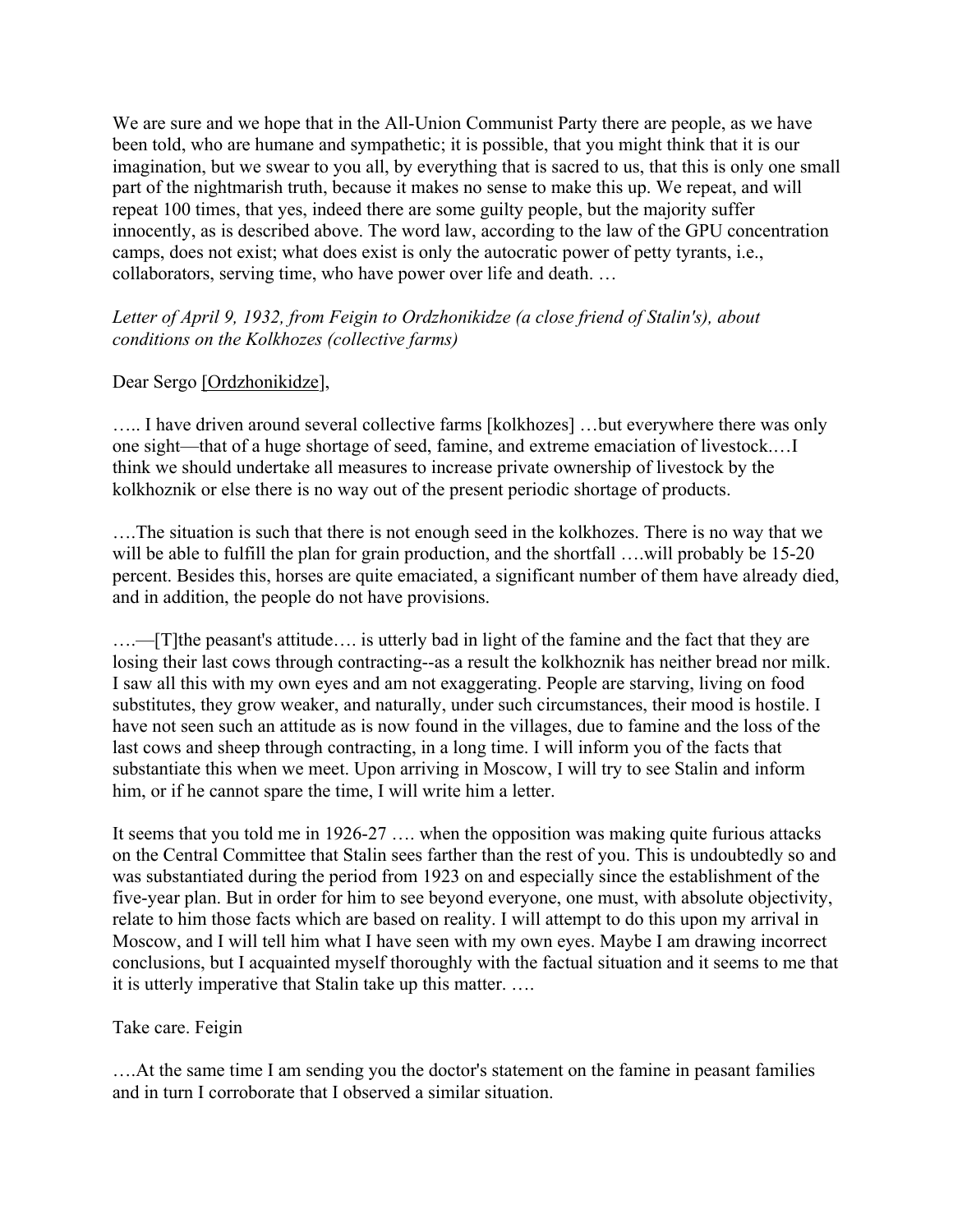#### *Dr. Kiselev's memorandum of March 25, 1932, about those conditions.*

# TO THE HEAD OF THE WESTERN SIBERIA REGIONAL BOARD OF HEALTH Comrade TRAKMAN.

# Copy to POKROV REGIONAL COMMITTEE OF THE ALL-UNION COMMUNIST PARTY (Bolsheviks), REGIONAL EXECUTIVE COMMITTEE and RUSSIAN COMMUNIST LEAGUE

…From my observation of 20 homes …, I found only in one home, that of a Red Army veteran, a relative condition of nourishment, some flour and bread, but the rest subsist on food substitutes. Almost in every home either children or mothers were ill, undoubtably due to starvation, since their faces and entire bodies were swollen.

An especially horrible picture of the following families: 1) The family of Konstantin Sidel'nikov who had gone to trade his wife's remaining shirts, skirts, and scarves for bread. The wife lay ill, having given birth 5 days earlier, and 4 very small children as pale as wax with swollen cheeks sat at the filthy table like marmots, and with spoons ate, from a common cup, hot water into which had been added from a bottle a white liquid of questionable taste and sour smell, which turned out to be skim milk (the result of passing milk through a separator). Konstantin Sidel'nikov and his wife are excellent kolkhozniks—prime workers, experienced kolkhozniks.

2) IAkov Sidel'nikov has 2 children and elderly parents, both 70, living in one room, but they eat separately; that is, the elderly obtain their own food substitutes with their savings; the son, IAkov Sidel'nikov, with his own; they hide their food substitutes from each other outside….). The elderly in tears ask: "Doctor, give us death!"

3) Filipp Borodin ['s] wife lies ill on the oven, 3 children sit on the oven, they are as pale as wax with swollen faces, the one-and-a-half year old sits pale by the window, swollen, the 9 year old lies ill on the earthen floor covered with rags, and Filipp Borodin himself sits on a bench and continuously smokes cigarettes made of repulsively pungent tobacco, cries like a babe, asks death for his children. ….

….two days ago he and his family ate two sickly piglets thrown out of the common farmyard. … Borodin swears at the children: "The devils don't die, I wish I didn't have to look at you!" Having objectively investigated the condition of Borodin himself I ascertain that he (Borodin) is starting to slip into psychosis due to starvation, which can lead to his eating his own children.

…. in several homes (2) on the table there were gnawed bones from a sickly horse. According to the explanations of the kolkhozniks, they themselves prepare food in the following manner: they grind sunflower stems, flax and hemp seeds, chaff, dreg, colza, goosefoot, and dried potato peelings, and they bake flat cakes. ….

In reporting the above-related to the Pokrov Regional Committee of the All-Union Communist Party (Bolsheviks), Regional Executive Committee, Russian Communist League, and to you, as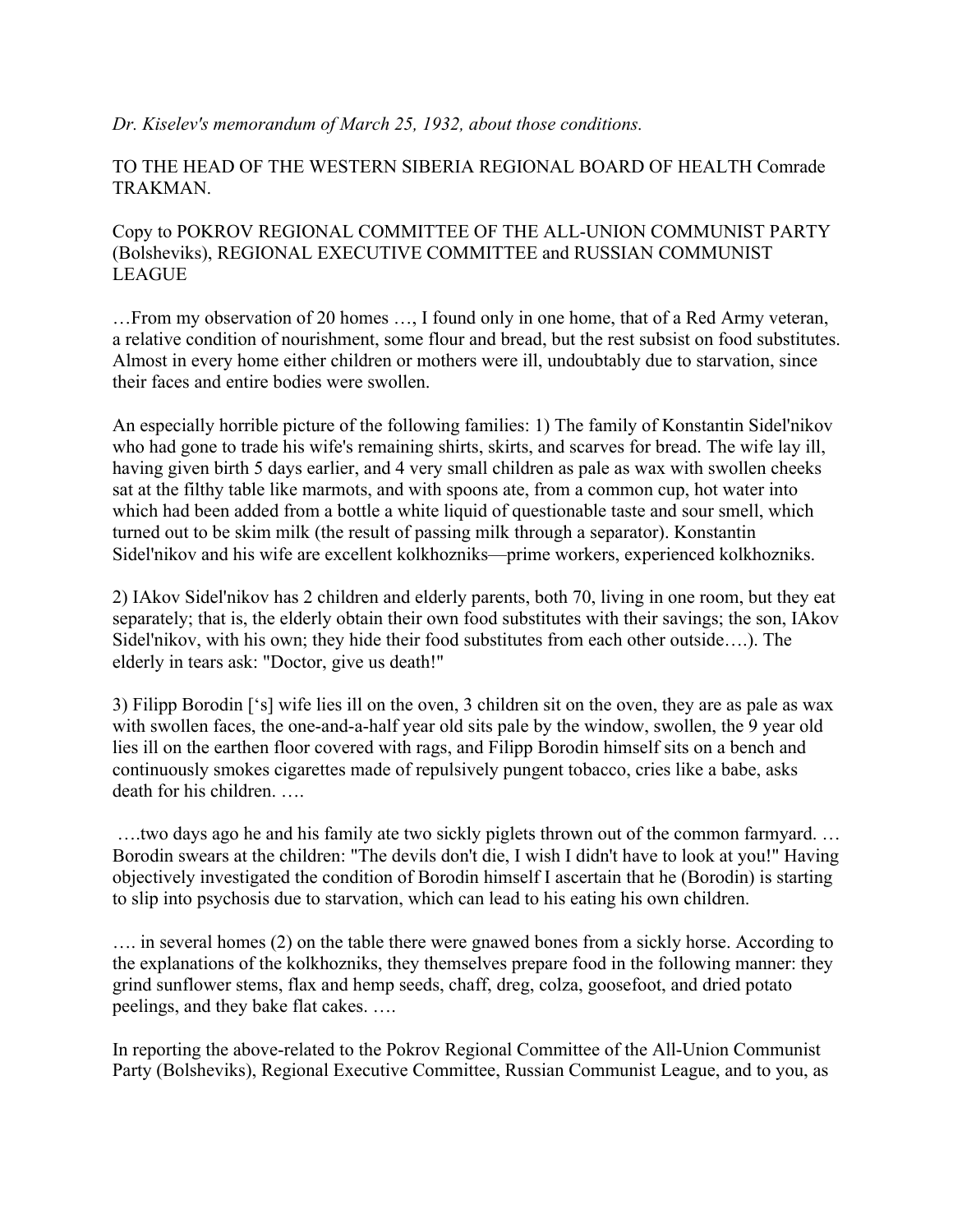the regional health inspector and doctor of the Pokrov region, I beg of you to undertake immediate measures to help the starving and to notify me of the practical measures taken….

Regional health inspector—doctor—KISELEV

*The next document is an order from Lenin to communists in Penza, August 11, 1918, demanding that they publicly hang at least 100 kulaks and confiscate their grain, to set an example.*

…To Comrades Kuraev, Bosh, Minkin and other Penza communists

Comrades! The revolt by the five kulak volost's must be suppressed without mercy. The interest of the entire revolution demands this, because we have now before us our final decisive battle "with the kulaks." We need to set an example.

- 1. You need to hang (hang without fail, so that the public sees) at least 100 notorious kulaks, the rich, and the bloodsuckers.
- 2. Publish their names.
- 3. Take away all of their grain.
- 4. Execute the hostages in accordance with yesterday's telegram.

This needs to be accomplished in such a way, that people for hundreds of miles around will see, tremble, know and scream out: let's choke and strangle those blood-sucking kulaks.

P.S. Use your toughest people for this.

TRANSLATOR'S COMMENTS: Lenin uses the derogative term kulach'e in reference to the class of prosperous peasants. A volost' was a territorial/administrative unit consisting of a few villages and surrounding land.

# *[The following undated letter to Stalin from Maxim Gorky, a Soviet writer, discusses necessary cultural changes]*

….It is furthermore imperative to put the propaganda of atheism on solid ground. You won't achieve much with the weapons of Marx and materialism, as we have seen. Materialism and religion are two different planes and they don't coincide. If a fool speaks from the heavens and the sage from a factory—they won't understand one another. The sage needs to hit the fool with his stick, with his weapon.

For this reason, there should be courses set up at the Communist Academy which would not only treat the history of religion, and mainly the history of the Christian church, i.e., the study of church history as politics.

We need to know the "fathers of the church," the apologists of Christianity, especially indispensable to the study of the history of Catholicism, the most powerful and intellectual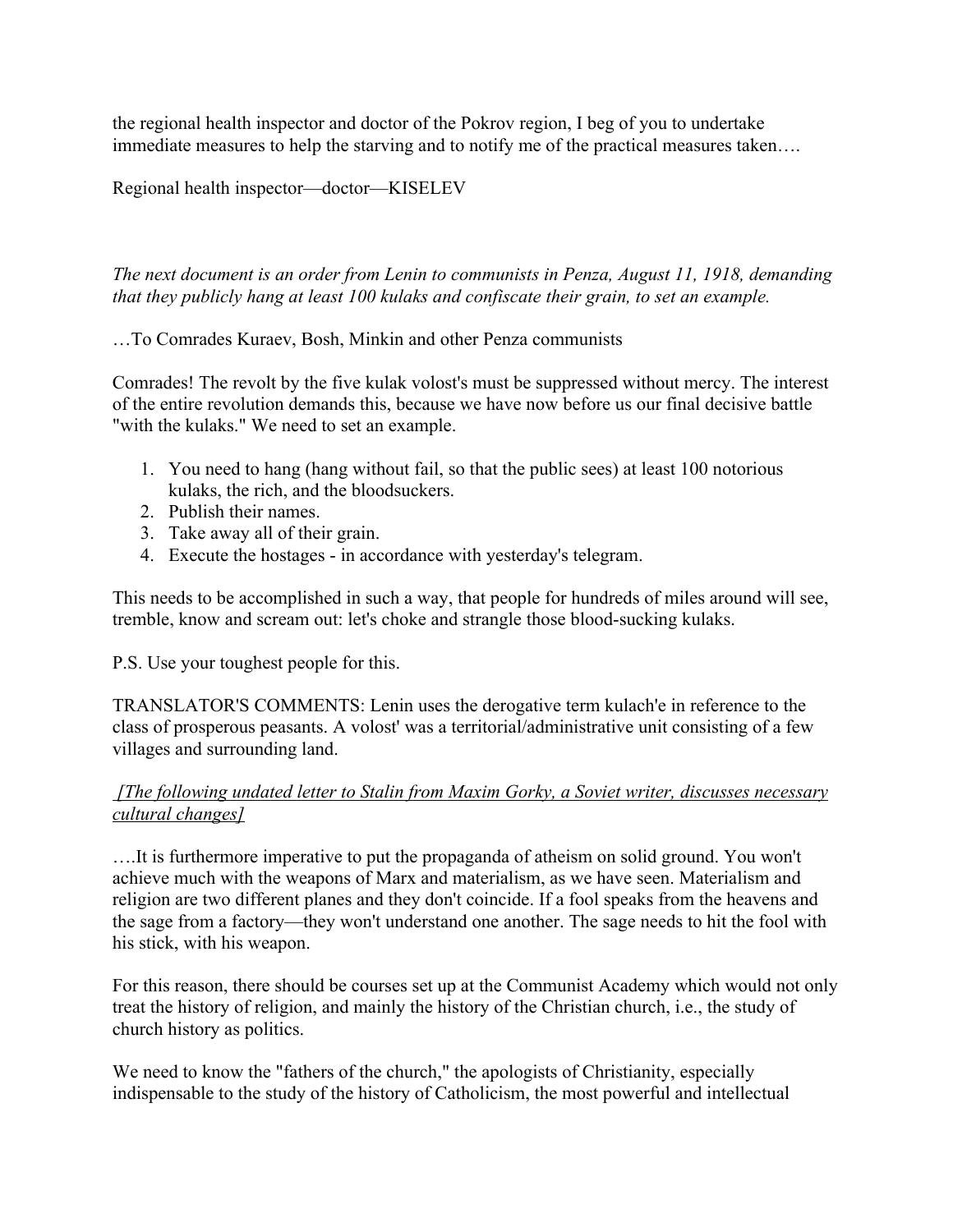church organization whose political significance is quite clear. We need to know the history of church schisms, heresies, the Inquisition, the "religious" wars, etc. Every quotation by a believer is easily countered with dozens of theological quotations which contradict it.

We cannot do without an edition of the "Bible" with critical commentaries from the Tubingen school and books on criticism of biblical texts, which could bring a very useful "confusion into the minds" of believers…

Our youth is very poorly informed on questions of this nature. The "tendency" toward a religious disposition is very noticeable—a natural result of developing individualism. At this time, as always, the young are in a hurry to find "the definitive answer."

*Here is a letter of March 19, 1922, from Lenin via Molotov to members of the Politburo, outlining a brutal plan of action against the "Black Hundreds" clergy and their followers, who were defying the government decree to remove church valuables (purported by the government to be used to fund famine relief). Lenin proposed the arrest and quick trial of the insurrectionists in Shuia, followed by a ruthless campaign to shoot a large number of the reactionary clergy and bourgeoisie and urged that removal of valuables from the richest churches and monasteries be finished quickly.*

Copy To Comrade Molotov. Top Secret. For members of the Politburo. Please make no copies for any reason. Each member of the Politburo (incl. Comrade Kalinin) should comment directly on the document. Lenin.

…We must pursue the removal of church property by any means necessary in order to secure for ourselves a fund of several hundred million gold rubles…we must do whatever is necessary. But to do this successfully is possible only now. All considerations indicate that later on we will fail to do this, for no other time, besides that of desperate famine, will give us such a mood among the general mass of peasants that would ensure us the sympathy of this group…

the Politburo will give a detailed directive to the judicial authorities, also verbal, that the trial of the insurrectionists from Shuia, for opposing aid to the starving, should be carried out in utmost haste and should end not other than with the shooting of the very largest number of the most influential and dangerous of the Black Hundreds…

I think that it is advisable for us not to touch Patriarch Tikhon himself, even though he undoubtedly headed this whole revolt of slave-holders. Concerning him, the State Political Administration [GPU] must be given a secret directive that precisely at this time all communications of this personage must be monitored and their contents disclosed in all possible accuracy and detail. …

…the removal of property of value, especially from the very richest lauras, monasteries, and churches, must be carried out with ruthless resolution, leaving nothing in doubt, and in the very shortest time. The greater the number of representatives of the reactionary clergy and the reactionary bourgeoisie that we succeed in shooting on this occasion, the better because this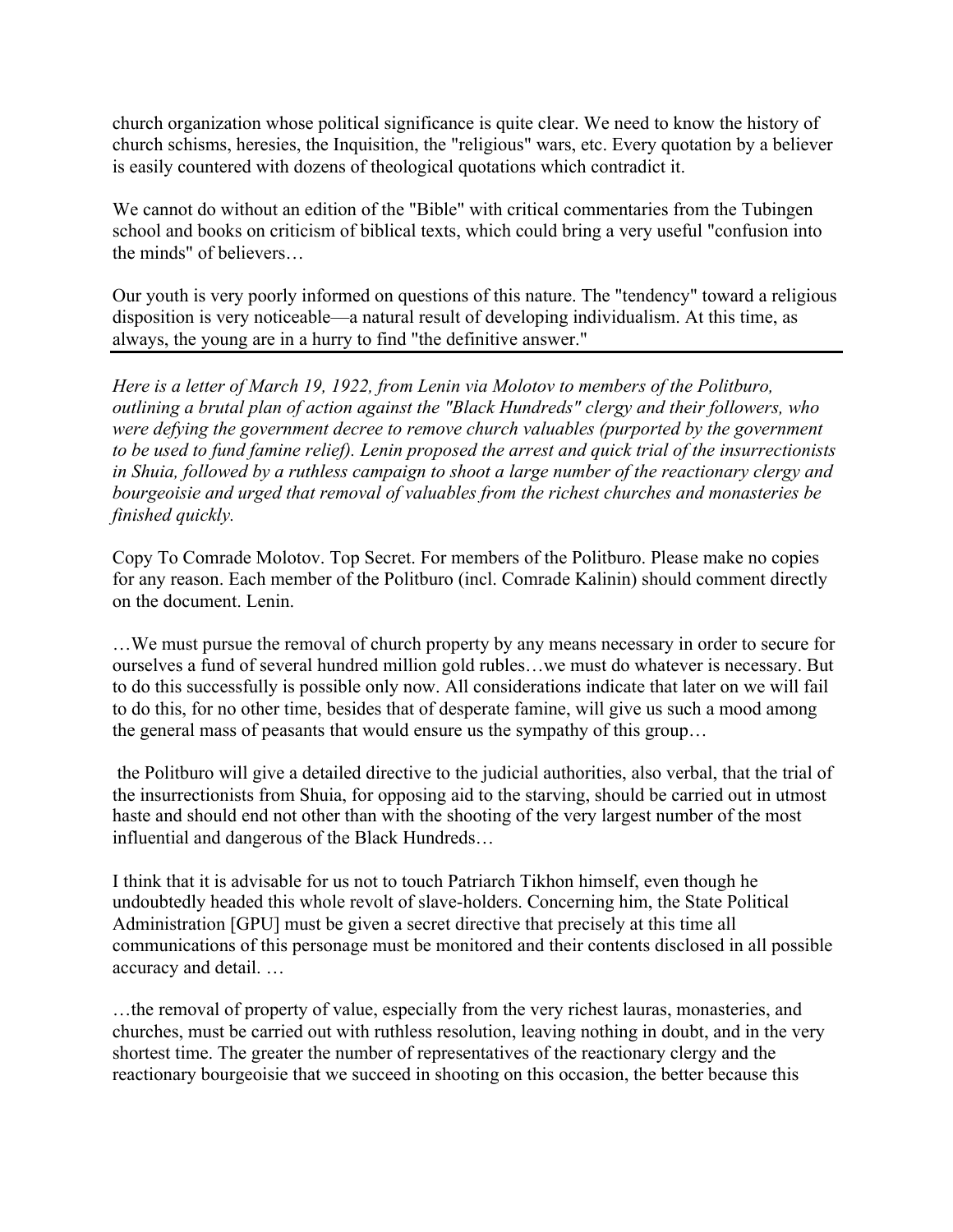"audience" must precisely now be taught a lesson in such a way that they will not dare to think about any resistance whatsoever for several decades.

Lenin.

#### *Letter from Lenin to Gorky, Sept. 15, 1919*

What a tragedy, you're thinking! What an injustice! Intellectuals in prison for several days or even weeks just to prevent the massacre of tens of thousands of workers and peasants!

…The intellectual forces of the workers and peasants are growing and getting stronger in their fight to overthrow the bourgeoisie and their accomplices, the educated classes, the lackeys of capital, who consider themselves the brains of the nation. In fact they are not its brains but its shit.

I told you, "You let yourself be surrounded by the worst elements of the bourgeois intelligentsia , and you give in to their whining. You hear and listen to the wail of hundreds of intellectuals about their "terrible" incarceration lasting several weeks, but you do not hear or listen to the voices of the masses….

Best regards, [signed] Yours, Lenin.

*The death toll from the 1932-33 famine in Ukraine has been estimated between six million and seven million. According to a Soviet author, "Before they died, people often lost their senses and ceased to be human beings." Yet one of Stalin's lieutenants in Ukraine stated in 1933 that the famine was a great success. It showed the peasants "who is the master here. It cost millions of lives, but the collective farm system is here to stay."*

RESOLUTION OF THE COUNCIL OF PEOPLE'S COMMISSARS OF THE UKRAINIAN SOVIET SOCIALIST REPUBLIC AND OF THE CENTRAL COMMITTEE OF THE COMMUNIST PARTY (BOLSHEVIK) OF UKRAINE ON BLACKLISTING VILLAGES THAT MALICIOUSLY SABOTAGE THE COLLECTION OF GRAIN.

In view of the shameful collapse of grain collection in the more remote regions of Ukraine, the Council of People's Commissars and the Central Committee call upon the oblast executive committees… to break up the sabotage of grain collection, which has been organized by kulak and counterrevolutionary elements; to liquidate the resistance of some of the rural communists, who in fact have become the leaders of the sabotage; to eliminate the passivity and complacency toward the saboteurs, incompatible with being a party member; and to ensure, with maximum speed, full and absolute compliance with the plan for grain collection.